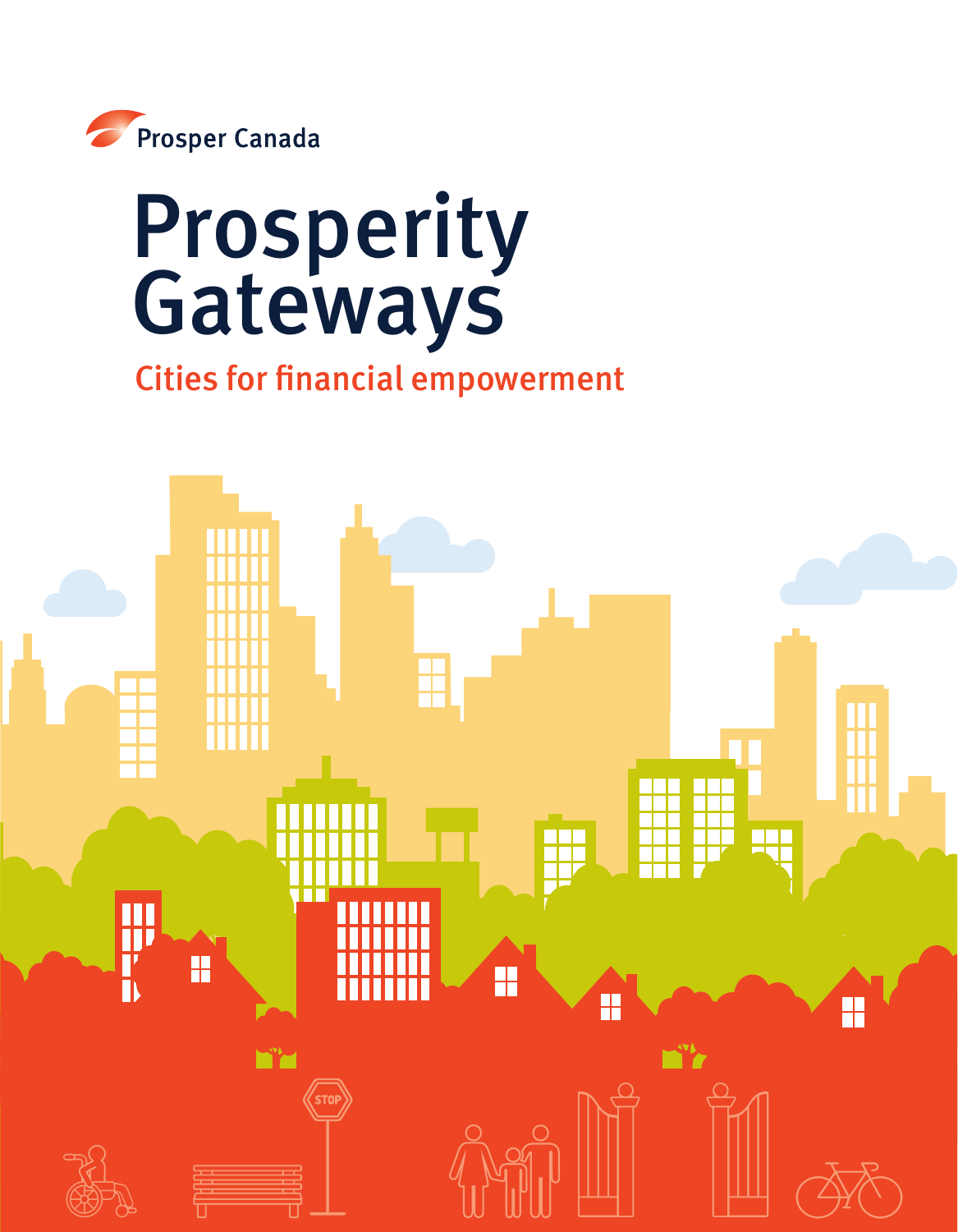# Prosperity Gateways

# Cities for financial empowerment

Expanding access to financial empowerment supports for Canadians living on low incomes nation-wide.

## **The problem**



### Finances are the #1 cause of stress in Canadians' lives today

Canadians report that their personal finances are the leading cause of stress in their lives. 41% of Canadians overall cite money as their biggest problem, but this number rises to 60% for Canadians with low incomes (under \$40,000).<sup>1</sup>

## Municipalities pay the price when residents can't make ends meet

When residents lack adequate incomes, can't save and get into debt, municipalities experience lower revenues and higher costs, alongside:

- rising rates of evictions
- homelessness
- family violence
- public health problems
- food insecurity • unpaid taxes and utility bills

Financial insecurity costs cities 0.3% to 4.6% of their total budget annually.<sup>2</sup>

# **The solution**

## Financial empowerment enables cities to reduce poverty and costs

"In just over three years, pilot nonprofit financial empowerment sites in 14 communities have helped 270,000+ people with low incomes to build their financial health and 109,000 people to access over \$305 million dollars in new income." (up to March 2019).

Cities can tackle poverty and its related costs head on by offering free financial empowerment supports to residents. Supports like financial coaching/counselling, tax clinics and help accessing benefits improve participant income, saving and debt levels, enhance credit scores and reduce financial stress.

## Embed financial help into key services to create Prosperity Gateways

Too often, hidden financial problems prevent residents from fully benefitting from the municipal programs and services they access. Prosper Canada aims to help city governments reduce poverty by building financial help into these services in ways that enable residents to move from poverty to prosperity and improve service outcomes.

















Libraries



**Disability** 

Evidence shows that building free financial help into municipal welfare, employment, housing, shelter and health services has a "super vitamin" effect – boosting service outcomes.4

## **The pioneers** Cities building gateways to prosperity



#### Calgary, AB

• Working with partners from all sectors to expand delivery of free financial help services.



#### Edmonton, AB

• Exploring ways to build free financial help into transit and recreation subsidy programs.



#### Toronto, ON

- Offering financial education, coaching and tax clinics.
- Exploring opportunities to embed financial help into other services



#### Regional Municipality of Peel, ON

• Coordinating and delivering free tax clinics for low-income residents.

**Transit** 

Public health

Family

Settlement Social assistance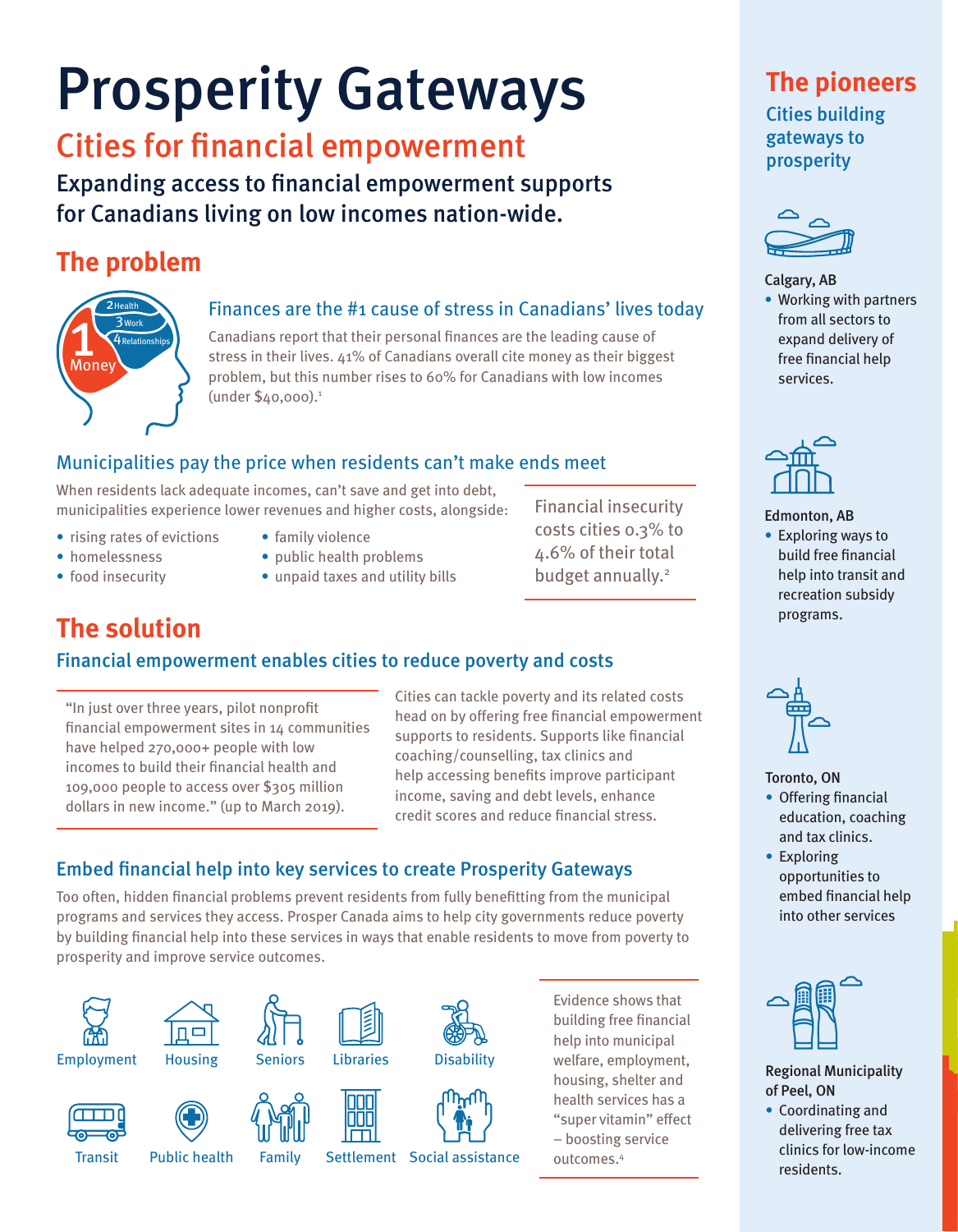# T**urn your services into Prosperity Gateways**

## Municipalities can embed the following key financial empowerment supports into their services:



Financial education

Financial literacy workshops tailored for people with low and modest incomes to build their financial capability and money management skills.



Free neighbourhood tax clinics for people with low incomes to help them tax file and access income-boosting credits and benefits.



Screen low-income residents for benefits they may be eligible for but not receiving, and help them to access free tax clinics and complete benefit applications.



Financial coaching/counselling to help people get banked, solve urgent financial problems, set financial goals and develop action plans to achieve them, and take advantage of important government savings incentives through TFSAs, RESPs and RDSPs.

# **How to start creating Prosperity Gateways in your community**

## Municipal governments do not have to deliver financial empowerment supports themselves to turn their services into Prosperity Gateways.

In many cases, it may be more cost-effective to establish referral pathways to other local service providers or to partner with non-profit organizations, foundations or financial service providers to deliver the financial help your service users need. In some cases, however, municipalities may find it is more effective to deliver financial help services directly.

# **How Prosper Canada can help**

For help identifying, planning and implementing financial empowerment integration opportunities, please contact Prosper Canada. We offer:

- A structured, human-centred consulting process to help cities to identify, design and integrate proven financial empowerment services into municipal programs and services and to scale these sustainably.
- Connection to our North American network of financial empowerment leaders, including practitioners in your community or region.

### For more information

Marlene Chiarotto Director, Program Delivery and Integration mchiarotto@prospercanada.org 416-665-2828 Ext. 2236 Toll free: 1-877-568-1571

www.prospercanada.org